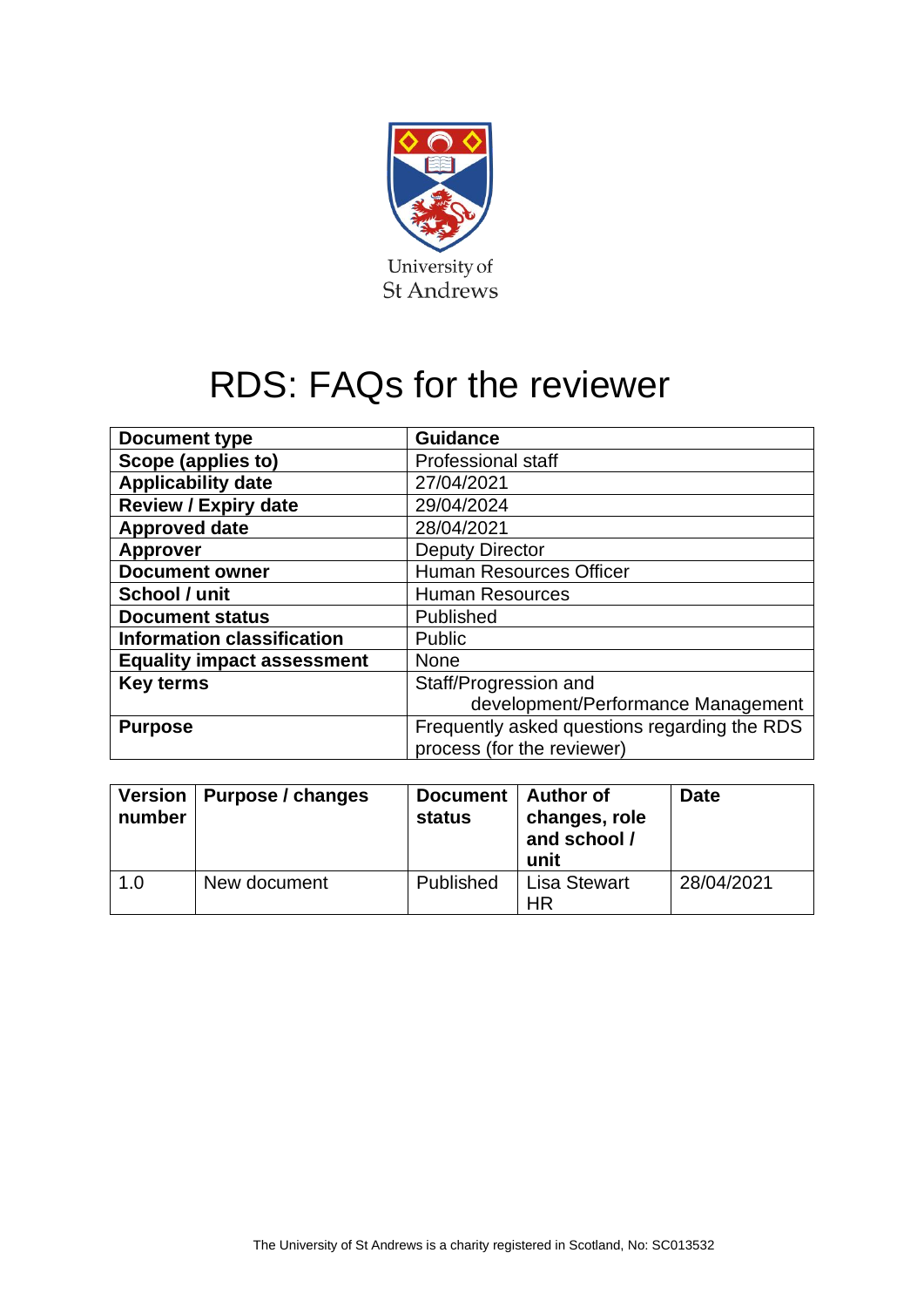**1. How long should I give the Reviewee to submit their completed form in advance of the meeting?**

At least 10 working days' notice must be provided in advance of the meeting. The completed form should be returned to you at least 2 working days prior to the meeting.

- **2. How soon must I complete the RDS form for the Reviewee to see after the meeting?**  You should aim to complete and return the RDS documentation to the Reviewee within 10 working days.
- **3. What should I do if my Reviewee does not want me to be their Reviewer?**

You should attempt to explore the reasons why this is the case although this may not always be possible. If you are not able to resolve the issue, or allay any concerns, you should consider if there is an alternative from within the unit who could undertake this role. You should seek advice from your [HR Business Partner](https://www.st-andrews.ac.uk/hr/businesspartner/) where such an issue is raised.

- **4. What do I do if an employee refuses to participate in the RDS process?**  The RDS meetings are mandatory. If a person raises concerns, you should attempt to discuss these and alleviate the concerns. If necessary, this should be discussed with the Head of Unit to consider what alternatives might be put in place. Where an individual continues to refuse to attend an RDS meeting, advice should be sought from your [HR](https://www.st-andrews.ac.uk/hr/businesspartner/)  [Business Partner.](https://www.st-andrews.ac.uk/hr/businesspartner/)
- **5. Can I consult with colleagues when preparing for a review?**

Yes. For most professional services roles it will be necessary to discuss future objectives and past performance with key individuals such as the Head of Unit or colleagues who have previously managed the colleague being reviewed?

- **6. What must I do if my Reviewee does not agree with the content of the review?**  The aim in all RDS is to reach agreement between you and your Reviewee on what has happened prior to the review and to plan for the future. In rare cases, where this is not possible, both you and the Reviewee, should discuss the issues being raised to seek a way forward during the discussion. If, this is not possible, the RDS form should reflect this disagreement but record that this is an accurate record of the discussion that took place.
- **7. Who is responsible for following up on learning and development actions identified?**  Both parties are responsible for ensuring that the actions identified during the RDS are followed up. Specific responsibility for actions should be noted on the form, so there is clarity about who is doing what.

## **8. What are suitable objectives?**

Any objectives that you set and agree should be SMART (specific, measurable, agreed, realistic and timely). They should contribute to both your local strategic plan and (not necessarily directly) to the wider University's strategic aims and objectives.

**9. What do I do if it's impossible to set suitable objectives that can be completed within a 12-month reporting period?** 

Objectives do not need to be limited to a one-year period. If an objective is for more than one year, both you and your Reviewee should agree key milestones during the review period. This will provide evidence of progression to a longer-term objective. Where appropriate research objectives will be set over a three-year period.